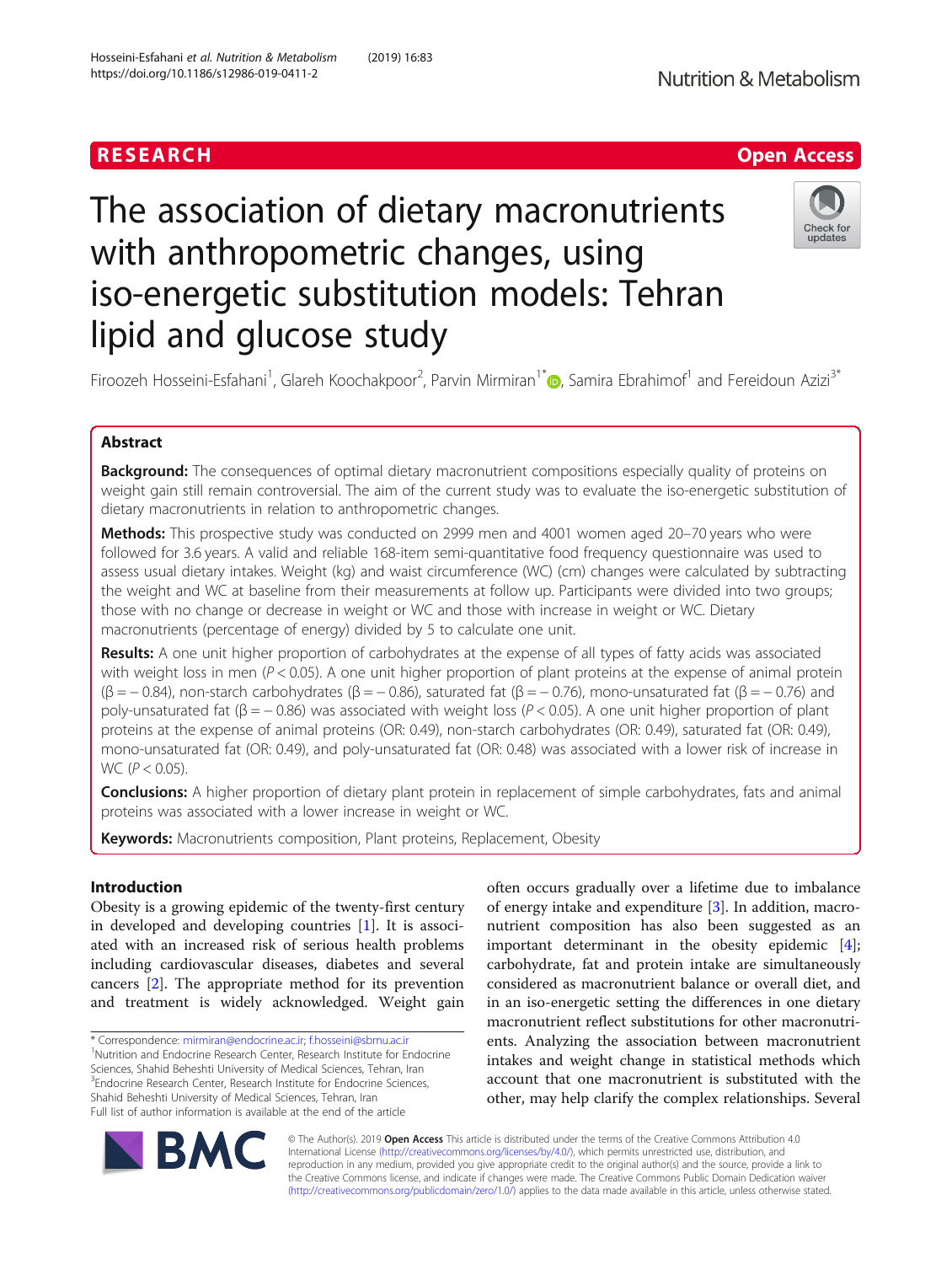previous randomized clinical trials [[5](#page-7-0)–[7\]](#page-7-0) have shown that increase in protein percentage in iso-caloric diets had advantages in terms of adiposity, blood lipid profiles, cardiovascular risk markers and insulin levels; however, in short term controlled trials, high protein, moderate or low carbohydrate diets result in more weight loss than traditional low fat, high carbohydrate diets [[7\]](#page-7-0). Long term intervention studies indicate equivalent weight loss with the low fat  $\left( < 30\% \right)$  of energy from fat) and low carbohydrate (< 50% of energy from carbohydrate) approaches [[6](#page-7-0)]. Another study on healthy individuals showed that higher protein intake was associated with weight gain [\[8](#page-7-0)]. Moreover, one study showed differences in animal and plant protein, with a direct association of animal protein with the risk of overweight and obesity, and an inverse association for plant protein [\[9](#page-7-0)]. Therefore, the consequences of optimal macronutrient composition of the usual diet still remain controversial in observational studies. In addition, the debate on protein sources is ongoing, addressing the nutritional quality of dietary proteins and their amino acid composition. Hence, the aim of the current study was to evaluate the substitution dietary macronutrient intakes with each other in relation to anthropometric changes in a group of Tehranian adults.

## Materials and methods

## Study population

This study was performed within the framework of the Tehran Lipid and Glucose Study (TLGS), an ongoing longitudinal community-based study originated in 1999 with the aim of determining the prevalence of risk factors of non-communicable diseases in a representative sample of the urban population of Tehran, capital of Iran  $[10]$  $[10]$  $[10]$ . The first survey was a cross-sectional study (1999–2001) on 15,005 subjects aged  $\geq$ 3 years, and follow up examinations have been conducted every 3 years (2002–2005, 2005–2008, 2009–2011 and 2012–2015) to identify new developed diseases or risk factors. Details of this ongoing cohort study have been published elsewhere [[11\]](#page-7-0). Of 12,823 individuals who entered the 2009–2011 survey of TLGS (baseline of our study), 7344 subjects aged 20–70 years were randomly selected for dietary assessment, based on age- and sex-stratified random sampling and followed until 2012–15 survey of TLGS (end of our study). Individuals who had not completed anthropometrical data at the baseline or follow up survey, those who over- or under-reported and subjects who had remarkable weight or waist circumference (WC) change ( $\pm$ 5SD) were excluded ( $n = 344$ ). To define over- and under-reports, the estimated energy intake (EI) was divided by the estimated energy requirement (EER); subjects were excluded when EI:EER was not within the ±3SD of mean value. Data of 7000

participants (2999 men and 4001 women) were finally available for analysis over a mean 3.6 years of follow up.

#### Measurements

Trained interviewers collected demographic data using the pre-tested questionnaire and face to face private interview. A valid and reliable 168-item semiquantitative food frequency questionnaire (FFQ) was used to assess usual dietary intakes [\[12](#page-7-0), [13\]](#page-7-0). The consumption frequency of each food item on a daily, weekly, or monthly basis was converted to daily intakes, and portion sizes were then converted to grams using measuring cups and spoons. The Iranian food composition table (FCT) is incomplete; therefore, we used the United States Department of Agriculture (USDA) FCT to analyze foods [\[14\]](#page-7-0). However, the Iranian FCT was used for some national foods and beverages when these foods were not listed in the USDA FCT [\[15\]](#page-7-0). Macronutrients including carbohydrate, fat, protein, and their subtypes; i.e. saturated fatty acids (SFAs), monounsaturated fatty acids (MUFAs), polyunsaturated fatty acids (PUFAs), starch and nonstarch carbohydrates, animal and plant proteins, were the exposures of the current study. Legumes, nuts and vegetables are sources of plant protein, while dairy, meat, poultry and fish are sources of animal protein.

The body weight of each participant was measured to the nearest 100 g using digital scales (Seca, Hamburg, Germany) while subjects were minimally clothed and not wearing shoes. Height was measured to the nearest 0.5 cm using a stadiometer while the subjects were in standing position, with their shoulders in normal alignment and without shoes. WC was taken at the end of a normal expiration, over light clothing, using a flexible and non-stretched measurement tape positioned at the level of umbilicus, without exerting any pressure on the body surface; measurements were recorded to the nearest 0.1 cm. All measurements were carried out by one examiner for women and one for men to avoid subjective errors. Detailed measurements of variables in the TLGS have been reported elsewhere [\[10\]](#page-7-0). Weight (kg) and WC (cm) changes were calculated by subtracting the weight and WC at baseline from their measurements at follow up; increase in weight and WC was defined if weight or WC changes were positive or  $> 0$ .

Physical activity was assessed in Tehranian adults using the Persian-translated modifiable activity questionnaire (MAQ) [\[16](#page-7-0), [17\]](#page-7-0) with high reliability and moderate validity [\[18](#page-7-0)]. Data were gathered on the frequency and time spent on light, moderate, hard and very hard intensity activities according to the list of common activities of daily life over the past year. Physical activity levels were transformed into metabolic equivalent-hours/week (MET/h/week)  $[16, 18]$  $[16, 18]$  $[16, 18]$  $[16, 18]$ . The metabolic equivalent values were categorized based on intensity, using guidelines of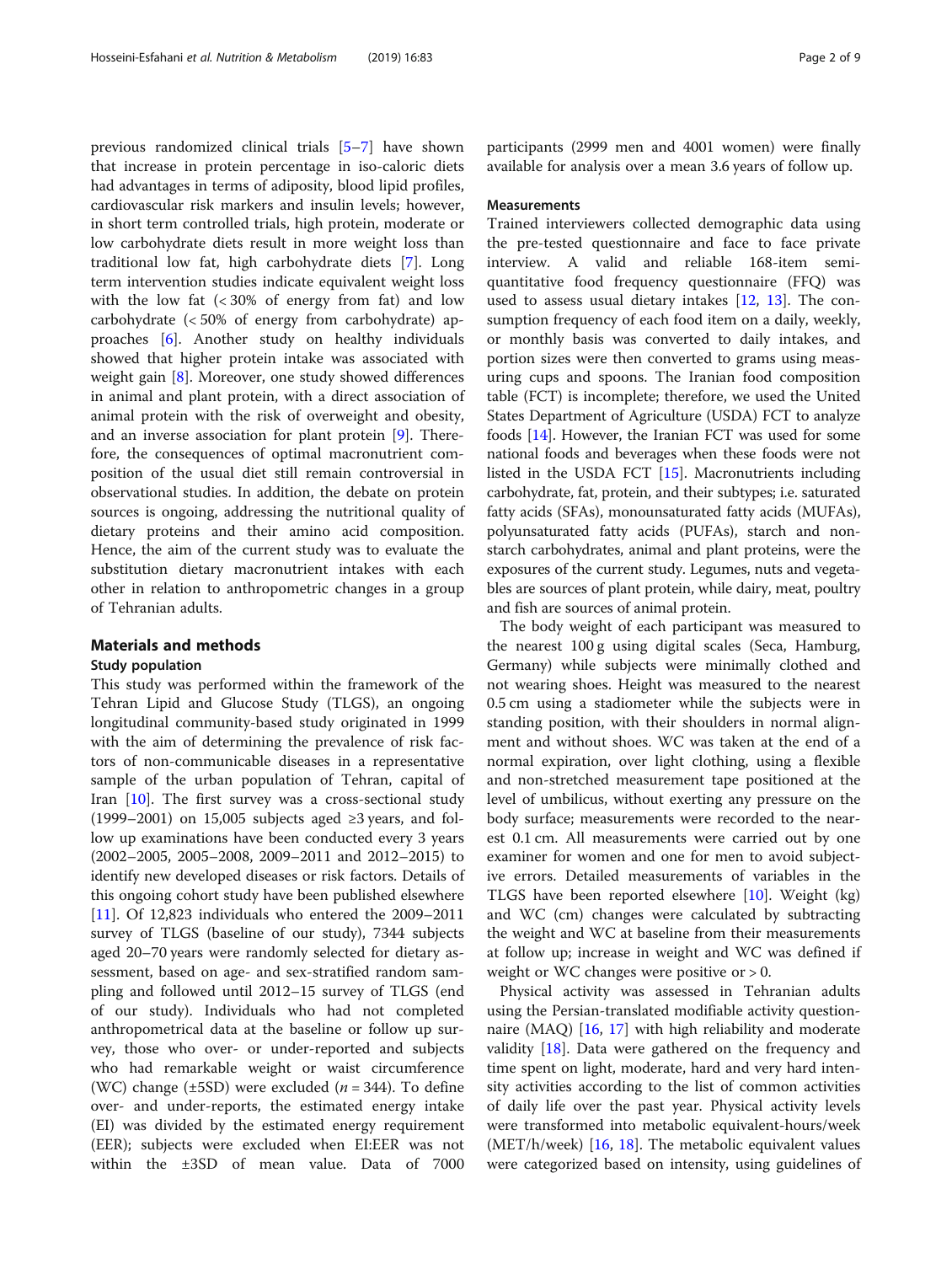<span id="page-2-0"></span>the American College of Sports Medicine/Centers for Disease Control and Prevention [[19\]](#page-7-0).

#### Statistical analysis

Statistical analyses were performed using the Statistical Package for Social Sciences (version 20.0; SPSS) (IBM, Armonk, New York, USA). Baseline characteristics of both genders, based on tertiles of percentage of energy from carbohydrate, protein and fat were computed using the ANOVA test for continuous variables as mean ± SD and chi-square test for categorical variables. Dietary macronutrients and their subtypes were adjusted for

Table 1 Characteristics of the population according to percentage of energy from carbohydrate, protein and fat by sex: Tehran Lipid and Glucose Study

|                                    | carbohydrate    |                 |                  | Tertiles of percentage of energy from Tertiles of percentage of energy from Tertiles of percentage of energy<br>protein |                 |                                   | from fat                        |                 |                  |
|------------------------------------|-----------------|-----------------|------------------|-------------------------------------------------------------------------------------------------------------------------|-----------------|-----------------------------------|---------------------------------|-----------------|------------------|
|                                    | $\mathbf{1}$    | $\overline{2}$  | 3                | $\mathbf{1}$                                                                                                            | $\overline{2}$  | 3                                 | $\mathbf{1}$                    | $\overline{2}$  | 3                |
| Men $(n = 2999)$                   |                 |                 |                  |                                                                                                                         |                 |                                   |                                 |                 |                  |
| Carbohydrate (% of energy)         | $52.6 \pm 3.5$  | $59.0 \pm 1.4$  | $65.2 \pm 3.6*$  | $60.8 \pm 6.5$                                                                                                          | $60.4 \pm 5.3$  | $59.0 \pm 5.4*$                   | $64.5 \pm 3.9$                  | $58.9 \pm 2.9$  | $53.3 \pm 4.9*$  |
| Protein (% of energy)              | $14.9 \pm 2.7$  | $14.8 \pm 1.9$  | $14.4 \pm 2.5*$  | $12.4 \pm 1.0$                                                                                                          | $14.4 \pm 0.5$  | $17.1 \pm 2.3*$                   | $14.8 \pm 2.1$                  | $14.8 \pm 2.4$  | $14.1 \pm 2.9*$  |
| Fat (% of energy)                  | $34.9 \pm 4.2$  | $29.2 \pm 2.3$  | $24.3 \pm 3.4*$  | $29.6 \pm 6.2$                                                                                                          | $28.2 \pm 4.8$  | $27.9 \pm 4.4*$                   | $23.9 \pm 2.7$                  | $29.5 \pm 1.3$  | $35.8 \pm 3.6*$  |
| Age (years)                        | $39.5 \pm 13.6$ | $40.6 \pm 13.5$ | $43.6 \pm 12.9*$ | $41.1 \pm 13.0$                                                                                                         | $41.3 \pm 13.4$ | $42.5 \pm 13.7$                   | $43.0 \pm 13.0$                 | $40.7 \pm 13.5$ | $40.4 \pm 13.7*$ |
| Baseline BMI (kg/m2)               | $26.7 \pm 4.3$  | $26.6 \pm 4.2$  | $26.8 \pm 4.1$   | $26.4 \pm 4.2$                                                                                                          | $26.7 \pm 4.1$  | $27.1 \pm 4.2*$                   | $26.8 \pm 4.1$                  | $26.7 \pm 4.2$  | $26.5 \pm 4.2$   |
| Weight change (kg)                 | $3.2 \pm 7.2$   | $3.1 \pm 6.1$   | $2.1 \pm 5.7*$   | $2.9 \pm 6.1$                                                                                                           | $2.9 \pm 6.2$   | $2.5 \pm 6.4$                     | $2.1 \pm 5.5$                   | $3.2 \pm 6.3$   | $3.0 \pm 7.1*$   |
| Baseline WC (cm)                   | $94.4 \pm 11.5$ | $94.2 \pm 10.8$ | $95 \pm 10.7$    | $93.7 \pm 11.4$                                                                                                         | $94.6 \pm 10.7$ | $95.3 \pm 10.6*$                  | $94.8 \pm 10.6$                 | $94.5 \pm 10.9$ | $94.2 \pm 11.5$  |
| WC change (cm)                     | $2.8 \pm 6.9$   | $2.6 \pm 5.6$   | $2.0 \pm 5.3*$   | $2.6 \pm 5.7$                                                                                                           | $2.4 \pm 5.7$   | $2.2 \pm 6.2$                     | $2.1 \pm 5.3$                   | $2.6 \pm 5.9$   | $2.6 \pm 6.7$    |
| Energy intake (kcal)               | $2545 \pm 727$  | $2476 \pm 650$  | $2443 \pm 680$   | $2572 \pm 685$                                                                                                          | $2445 \pm 667$  | $2426 \pm 686*$                   | $2424 \pm 678$                  | $2492 \pm 658$  | $2564 \pm 719*$  |
| Educational level (> 12 years)23.1 |                 | 29              | $27.1*$          | 21.7                                                                                                                    | 28.2            | $30.7*$                           | 30.6                            | 25.8            | $21.8*$          |
| Physical activity status (%)       |                 |                 |                  |                                                                                                                         |                 |                                   |                                 |                 |                  |
| Sedentary                          | 75.9            | 80.5            | 81.6             | 81.0                                                                                                                    | 79.3            | 79.1                              | 81.5                            | 79.6            | 77.1             |
| Moderate                           | 13.7            | 12.3            | 11.0             | 10.9                                                                                                                    | 12.1            | 13.4                              | 11.2                            | 12.9            | 12.5             |
| Active                             | 10.4            | 7.2             | 7.4              | 8.1                                                                                                                     | 8.6             | 7.5                               | 7.3                             | 7.5             | 10.4             |
| Former/Current smoker (%)          | 44.1            | 37.3            | $37.3*$          | 42.3                                                                                                                    | 37.0            | 37.8                              | 36.2                            | 37.4            | 53.7*            |
| Women $(n = 4001)$                 |                 |                 |                  |                                                                                                                         |                 |                                   |                                 |                 |                  |
| Carbohydrate (% of energy)         | $52.0 \pm 3.8$  | $58.8 \pm 1.4$  | $65.2 \pm 4.2*$  | $57.5 \pm 7.2$                                                                                                          | $58.4 \pm 5.5$  | $57.5 \pm 6.0*$                   | $64.6 \pm 4.3$                  | $58.7 \pm 2.9$  | $52.6 \pm 4.9*$  |
| Protein (% of energy)              | $14.6 \pm 2.6$  | $14.8 \pm 3.5$  | $14.4 \pm 3.0$   | $12.2 \pm 1.1$                                                                                                          | $14.4 \pm 0.5$  | $17.3\pm3.5^*$                    | $15.3 \pm 3.9$                  | $15.0 \pm 2.2$  | $14.0 \pm 2.8*$  |
| Fat (% of energy)                  | $36.2 \pm 4.6$  | $29.9 \pm 2.6$  | $25.0 \pm 3.3*$  | $33.3 \pm 6.9$                                                                                                          | $30.4 \pm 5.1$  | $29.7 \pm 4.9*$                   | $24.2 \pm 2.4$                  | $29.7 \pm 1.3$  | $36.7 \pm 4.2*$  |
| Age (years)                        | $38.3 \pm 12.2$ | $39.7 \pm 12.5$ | $42.2 \pm 13.1*$ | $39.1 \pm 12.5$                                                                                                         | $38.5 \pm 12.3$ | $41.8 \pm 12.9*$                  | $43.1 \pm 13.4$                 | $39.3 \pm 12.2$ | $38.3 \pm 12.2*$ |
| Baseline BMI (kg/m <sup>2</sup> )  | $27.3 \pm 5.2$  | $27.2 \pm 4.9$  | $27.1 \pm 5.2$   | $27.1 \pm 5.2$                                                                                                          | $27.3 \pm 5.1$  | $28.1 \pm 5.1*$                   | $28.0 \pm 5.1$                  | $27.5 \pm 5.1$  | $27.2 \pm 5.2*$  |
| Weight change (kg)                 | $2.6 \pm 5.8$   | $2.4\pm5.6$     | $2.0 \pm 5.4*$   | $2.5 \pm 5.4$                                                                                                           | $2.5 \pm 5.9$   | $2.2 \pm 5.6$                     | $1.7 \pm 5.4$                   | $2.5 \pm 5.6$   | $2.7 \pm 5.8*$   |
| Baseline WC (cm)                   | $85.6 \pm 13.5$ | $85.4 \pm 12.7$ | $85.2 \pm 13.4$  | $85.5 \pm 13.4$                                                                                                         |                 | $85.6 \pm 13.3$ $87.5 \pm 13.0^*$ | $88.2 \pm 13.2$ $85.9 \pm 13.1$ |                 | $85.2 \pm 13.3*$ |
| WC change (cm)                     | $6.1 \pm 8.1$   | $6.2 \pm 8.0$   | $5.2\pm8.0^{*}$  | $6.1 \pm 8.0$                                                                                                           | $5.8 \pm 8.2$   | $5.8 \pm 8.0$                     | $5.1 \pm 7.8$                   | $6.3 \pm 8.2$   | $6.1 \pm 8.1*$   |
| Energy intake (kcal)               | $2276 \pm 661$  | $2245 \pm 632$  | $2234 \pm 679*$  | $2319 \pm 674$                                                                                                          |                 | $2268 \pm 647$ $2187 \pm 643*$    | $2192 \pm 672$                  | $2261 \pm 633$  | $2297 \pm 663*$  |
| Educational level (> 12 years)     | 20.3            | 20.5            | $16.8*$          | 15.5                                                                                                                    | 22.2            | $20.8*$                           | 17.1                            | 21.4            | $19.3*$          |
| Physical activity status (%)       |                 |                 |                  |                                                                                                                         |                 |                                   |                                 |                 |                  |
| Sedentary                          | 84.7            | 84.5            | 85.9             | 85.3                                                                                                                    | 85.2            | 84.4                              | 86.7                            | 84.8            | 84.0             |
| Moderate                           | 11.6            | 12.0            | 10.7             | 11.3                                                                                                                    | 10.9            | 12.1                              | 9.9                             | 11.9            | 12.1             |
| Active                             | 3.7             | 3.5             | 3.4              | 3.4                                                                                                                     | 3.9             | 3.6                               | 3.4                             | 3.3             | 3.9              |
| Smoking (%)                        |                 |                 |                  |                                                                                                                         |                 |                                   |                                 |                 |                  |
| Former/Current smoker              | 5.1             | 4.8             | $2.8*$           | 5.4                                                                                                                     | 3.8             | 3.8                               | 2.5                             | 4.4             | $5.6*$           |

BMI Body mass index, WC Waist circumference, Weight (kg) and WC (cm) change were calculated by subtracting the weight and WC at baseline from their measurements at follow up; increase in weight and WC were defined if weight or WC change were positive or > 0 The metabolic equivalent values were categorized according to intensity using guidelines of the American College of Sports Medicine/Centers for Disease Control

and Prevention (ACSM/CDC). \*P < 0.05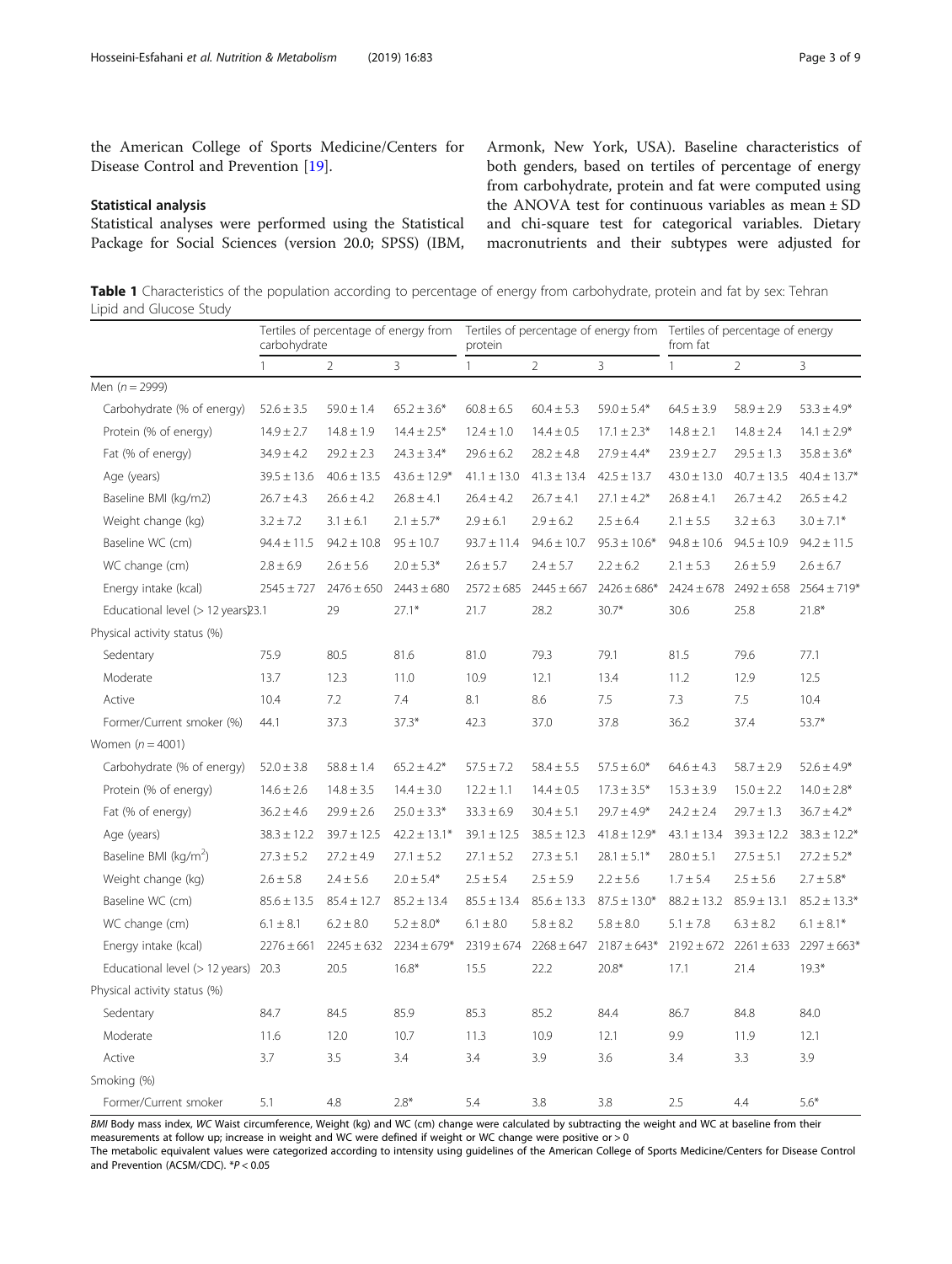<span id="page-3-0"></span>Table 2 Adjusted weight change for iso-energetic replacement of macronutrients

| Type of                       | All     |            | Men      |         | Women   |            |  |
|-------------------------------|---------|------------|----------|---------|---------|------------|--|
| macronutrient<br>Substitution | β       | $P$ -value | β        | P-value | β       | $P$ -value |  |
| Carbohydrate 1                |         |            |          |         |         |            |  |
| Fat J                         | 0.00    | 0.96       | $-0.03$  | 0.04    | 0.01    | 0.65       |  |
| Protein Į                     | $-0.01$ | 0.57       | $-0.04$  | 0.25    | 0.01    | 0.71       |  |
| Carbohydrate 1                |         |            |          |         |         |            |  |
| SFA Į                         | $-0.01$ | 0.47       | $-0.06$  | 0.02    | 0.01    | 0.65       |  |
| MUFA 1                        | $-0.03$ | 0.11       | $-0.06$  | 0.02    | $-0.00$ | 0.90       |  |
| PUFA 1                        | $-0.02$ | 0.24       | $-0.05$  | 0.03    | 0.01    | 0.62       |  |
| Protein L                     | $-0.03$ | 0.10       | $-0.03$  | 0.14    | $-0.00$ | 0.92       |  |
| Carbohydrate 1                |         |            |          |         |         |            |  |
| Fat J                         | $-0.01$ | 0.68       | $-0.02$  | 0.33    | 0.01    | 0.52       |  |
| Plant Protein ↓               | $-0.02$ | 0.47       | $-0.03$  | 0.22    | 0.01    | 0.72       |  |
| Animal Protein Į              | $-0.02$ | 0.46       | $-0.04$  | 0.25    | 0.01    | 0.73       |  |
| Carbohydrate 1                |         |            |          |         |         |            |  |
| SFA Į                         | $-0.01$ | 0.56       | $-0.02$  | 0.47    | 0.01    | 0.68       |  |
| MUFA 1                        | $-0.03$ | 0.14       | $-0.05$  | 0.07    | $-0.00$ | 0.95       |  |
| PUFA 1                        | $-0.02$ | 0.33       | $-0.04$  | 0.11    | 0.01    | 0.51       |  |
| Plant Protein ↓               | $-0.03$ | 0.10       | $-0.06$  | 0.17    | $-0.00$ | 0.92       |  |
| Animal Protein J              | $-0.03$ | 0.01       | $-0.04$  | 0.86    | $-0.00$ | 0.92       |  |
| Plant protein 1               |         |            |          |         |         |            |  |
| Animal protein Į              | 0.01    | 0.46       | $-0.04$  | 0.04    | 0.01    | 0.46       |  |
| Carbohydrate Į                | $-0.08$ | 0.37       | $-0.04$  | 0.03    | $-0.01$ | 0.69       |  |
| Fat ↓                         | $-0.07$ | 0.43       | $-0.04$  | 0.04    | $-0.09$ | 0.62       |  |
| Plant protein 1               |         |            |          |         |         |            |  |
| Animal protein Į              | $-0.69$ | 0.05       | $-0.08$  | 0.01    | 0.03    | 0.96       |  |
| Starch L                      | $-0.17$ | 0.12       | $-0.05$  | 0.03    | $-0.18$ | 0.39       |  |
| Non-starch J                  | $-0.72$ | 0.04       | $-0.08$  | 0.00    | $-0.00$ | 0.10       |  |
| Fat Į                         | $-0.71$ | 0.04       | $-0.08$  | 0.01    | 0.03    | 0.96       |  |
| Plant protein 1               |         |            |          |         |         |            |  |
| Animal protein Į              | 0.01    | 0.52       | $-0.05$  | 0.02    | 0.01    | 0.57       |  |
| Carbohydrate J                | $-0.11$ | 0.23       | $-0.06$  | 0.00    | $-0.05$ | 0.77       |  |
| SFA Į                         | $-0.06$ | 0.52       | $-0.04$  | 0.04    | $-0.03$ | 0.86       |  |
| MUFA Į                        | $-0.08$ | 0.37       | $-0.05$  | 0.02    | $-0.06$ | 0.74       |  |
| PUFA 1                        | $-0.09$ | 0.30       | $-0.05$  | 0.01    | $-0.11$ | 0.54       |  |
| Plant protein 1               |         |            |          |         |         |            |  |
| Animal protein Į              | $-0.84$ | 0.02       | $-0.11$  | 0.00    | 0.14    | 0.84       |  |
| Starch L                      | $-0.20$ | 0.07       | $-0.06$  | 0.00    | $-0.15$ | 0.49       |  |
| Non-starch ↓                  | $-0.86$ | 0.02       | $-0.11$  | 0.00    | 0.11    | 0.87       |  |
| SFA Į                         | $-0.76$ | 0.03       | $-0.10$  | 0.00    | 0.17    | 0.79       |  |
| MUFA Į                        | $-0.76$ | 0.03       | $-0.093$ | 0.01    | 0.06    | 0.93       |  |
| PUFA Į                        | $-0.86$ | 0.02       | $-0.11$  | 0.00    | $-0.00$ | 0.99       |  |

SFA Saturated fatty acid, MUFA Mono-unsaturated fatty acids, PUFA Polyunsaturated fatty acids. Non-starch carbohydrates: simple sugars. The percentage of energy from macronutrients divides by 5 to calculate one unit of each macronutrient. Linear regression analysis was used to estimate weight change for the iso-energetic increase (↑) of 1unit of percentage of energy from one macronutrient at the expense of another ( $\downarrow$ ). Models were adjusted for baseline age (continuous), sex (except sex strata), physical activity (low, moderate and high), smoking (former and current smoker/never smoked), education le vel  $(> 12$  and  $\leq 12$  years of education), baseline BMI and energy intake

energy intake using the nutrient density method (percentage of energy) and then divided by 5 to calculate one unit of percentages of energy from macronutrients. Multivariate linear regression analyses were used to investigate the substitution model; these models estimated changes in weight and WC by iso-caloric increase in each macronutrient intake (per one unit increase in percentage of energy intake) as a continuous variable in exchange of 5 unit of percentage of energy from another macronutrient. The coefficients  $(β)$  in these models can be explained as estimated anthropometric change by one unit increase in one nutrient at the expense of another not included in the model, while keeping energy intake and other nutrients which are included in the model constant. Also, in these analyses the following demographic and lifestyle covariates were included in models: baseline age (continuous), sex (except sex strata), physical activity (low, moderate and high), smoking (former and current smoker/never smoked), education level (> 12 and ≤ 12 years of education), baseline BMI (in models estimating changes in weight) and baseline WC (in models estimating changes of WC) and energy intake.

Multivariate adjusted logistic regression analyses were used to estimate the odds ratios (95% CIs) of increase in weight or WC in an iso-energetic substitution model; replacement of one unit of energy from one macronutrient at the expense of another macronutrient. All models were adjusted for the above-mentioned demographic and lifestyle covariates, and total energy intake.

Changes in weight and waist were considered significant, when a two tailed  $P$  value was < 0.05.

## Results

Characteristics of the population based on sex and percentage of energy from each macronutrient are presented in Table [1](#page-2-0). Compared to subjects in the first tertile of energy from carbohydrates, subjects in the third tertile were older, had a lower frequency of current smokers, and lower change in weight and WC during follow-up. Men in the third tertile of energy from carbohydrate had a higher frequency of participants with university degrees, compared to the first tertile; while women in the mentioned tertile, this frequency was lower, compared to the first tertile. Compared to subjects in the first tertile of energy from protein, subjects in the third tertile had a higher education level, higher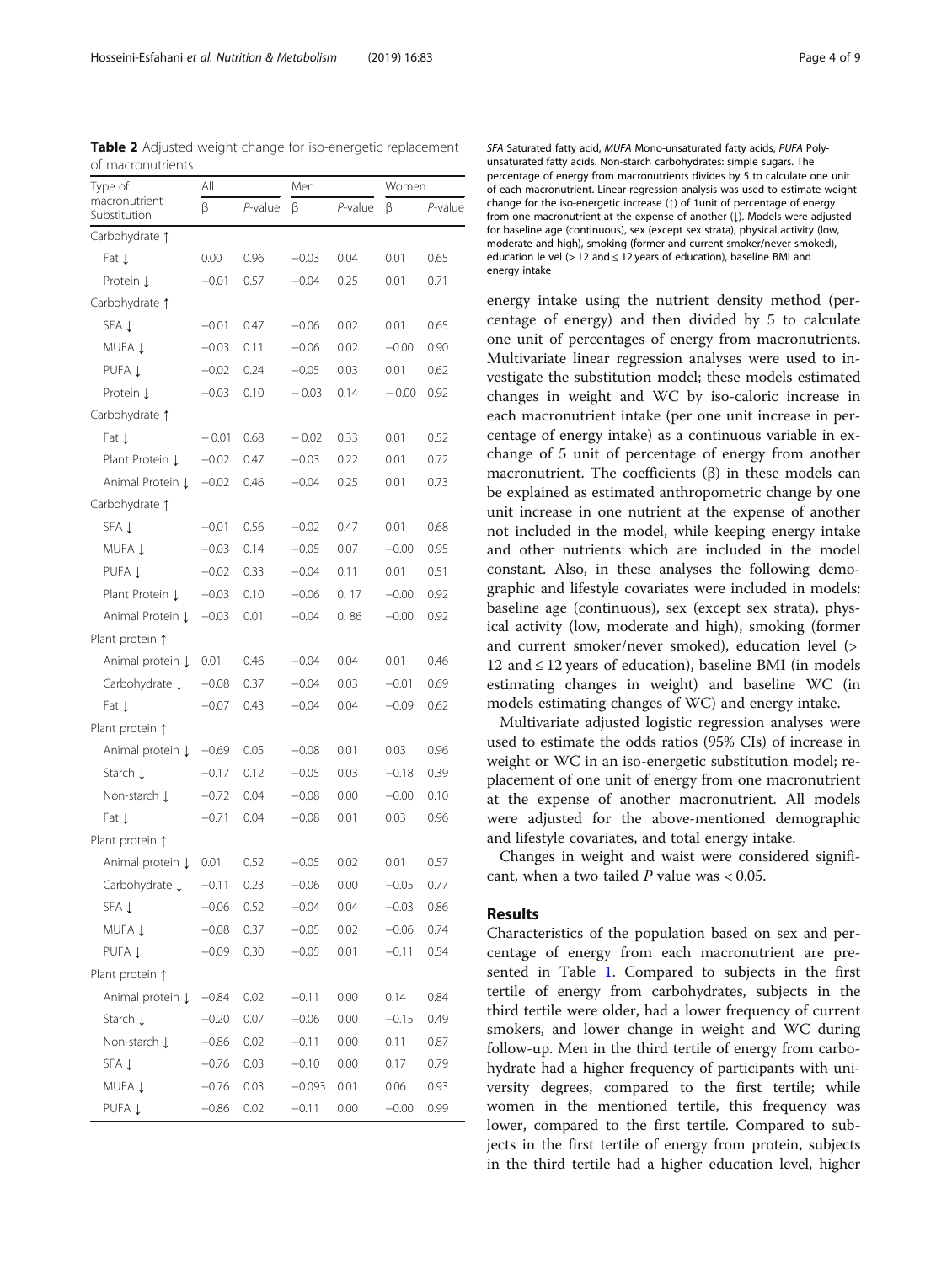| Type of                       | Αll  |               | Men  |               | Women |               |
|-------------------------------|------|---------------|------|---------------|-------|---------------|
| macronutrient<br>Substitution | OR   | 95% CI        | OR   | 95% CI        | OR    | 95% CI        |
| Carbohydrate 1                |      |               |      |               |       |               |
| Fat J                         | 0.96 | $0.92 - 1.00$ | 0.98 | $0.91 - 1.05$ | 0.94  | $0.89 - 1.00$ |
| Protein L                     | 0.94 | $0.86 - 1.02$ | 0.92 | $0.79 - 1.05$ | 0.96  | $0.85 - 1.07$ |
| Carbohydrate 1                |      |               |      |               |       |               |
| SFA Į                         | 0.94 | $0.89 - 0.99$ | 0.96 | $0.88 - 1.04$ | 0.92  | $0.86 - 0.99$ |
| MUFA 1                        | 0.91 | $0.85 - 0.97$ | 0.90 | $0.82 - 0.10$ | 0.91  | $0.84 - 0.99$ |
| PUFA Į                        | 0.98 | $0.89 - 0.99$ | 0.94 | $0.86 - 1.02$ | 0.94  | $0.87 - 1.01$ |
| Protein 1                     | 0.91 | $0.85 - 0.97$ | 0.91 | $0.83 - 1.01$ | 0.91  | $0.84 - 0.99$ |
| Carbohydrate 1                |      |               |      |               |       |               |
| Fat L                         | 0.96 | $0.92 - 1.01$ | 0.99 | $0.92 - 1.07$ | 0.96  | $0.90 - 1.02$ |
| Plant Protein J               | 0.94 | $0.86 - 1.02$ | 0.89 | $0.77 - 1.03$ | 0.96  | $0.85 - 1.07$ |
| Animal Protein J              | 0.94 | $0.86 - 1.02$ | 0.91 | $0.79 - 1.05$ | 0.95  | $0.85 - 1.07$ |
| Carbohydrate 1                |      |               |      |               |       |               |
| SFA 1                         | 0.94 | $0.89 - 0.10$ | 0.99 | $0.90 - 1.08$ | 0.93  | $0.86 - 1.01$ |
| MUFA 1                        | 0.91 | $0.85 - 0.97$ | 0.93 | $0.84 - 1.03$ | 0.92  | $0.84 - 1.00$ |
| PUFA 1                        | 0.97 | $0.89 - 0.10$ | 0.99 | $0.87 - 1.05$ | 0.95  | $0.88 - 1.02$ |
| Plant Protein J               | 0.91 | $0.85 - 0.97$ | 0.91 | $0.82 - 1.01$ | 0.91  | $0.84 - 0.99$ |
| Animal Protein J              | 0.91 | $0.85 - 0.97$ | 0.93 | $0.84 - 1.04$ | 0.91  | $0.84 - 0.99$ |
| Plant protein 1               |      |               |      |               |       |               |
| Animal protein Į              | 1.01 | $0.99 - 1.02$ | 0.81 | $0.63 - 0.98$ | 1.01  | $0.98 - 1.03$ |
| Carbohydrate J                | 0.97 | $0.90 - 1.05$ | 0.79 | $0.61 - 0.95$ | 0.93  | $0.84 - 1.03$ |
| Fat J                         | 0.98 | $0.91 - 1.06$ | 0.82 | $0.64 - 0.97$ | 0.93  | $0.84 - 1.04$ |
| Plant protein 1               |      |               |      |               |       |               |
| Animal protein J              | 0.76 | $0.57 - 0.10$ | 0.68 | $0.44 - 1.06$ | 0.85  | $0.58 - 1.23$ |
| Starch Į                      | 0.96 | $0.87 - 1.05$ | 0.76 | $0.57 - 0.10$ | 0.94  | $0.83 - 1.06$ |
| Non-starch L                  | 0.75 | $0.57 - 0.10$ | 0.65 | $0.42 - 1.02$ | 0.87  | $0.61 - 1.29$ |
| Fat 1                         | 0.75 | $0.57 - 0.10$ | 0.65 | $0.42 - 1.01$ | 0.87  | $0.60 - 1.27$ |
| Plant protein 1               |      |               |      |               |       |               |
| Animal protein Į              | 1.00 | $0.99 - 1.02$ | 0.79 | $0.61 - 0.98$ | 1.01  | $0.98 - 1.03$ |
| Carbohydrate Į                | 0.96 | $0.89 - 1.03$ | 0.74 | $0.57 - 0.85$ | 0.92  | $0.83 - 1.03$ |
| SFA Į                         | 0.99 | $0.92 - 1.07$ | 0.82 | $0.63 - 0.99$ | 0.96  | $0.86 - 1.07$ |
| MUFA Į                        | 0.98 | $0.91 - 1.06$ | 0.79 | $0.61 - 1.02$ | 0.95  | $0.85 - 1.06$ |
| PUFA 1                        | 0.97 | $0.90 - 1.05$ | 0.76 | 0.59–0.98     | 0.93  | $0.84 - 1.04$ |
| Plant protein 1               |      |               |      |               |       |               |
| Animal protein Į              | 0.72 | $0.54 - 0.96$ | 0.60 | $0.38 - 0.95$ | 0.87  | $0.59 - 1.27$ |
| Starch L                      | 0.95 | $0.86 - 1.04$ | 0.71 | $0.53 - 0.93$ | 0.94  | $0.83 - 1.07$ |
| Non-starch Į                  | 0.73 | $0.55 - 0.97$ | 0.55 | $0.35 - 0.88$ | 0.90  | $0.62 - 1.32$ |
| SFA Į                         | 0.74 | $0.56 - 0.99$ | 0.60 | $0.38 - 0.95$ | 0.90  | $0.61 - 1.31$ |
| MUFA 1                        | 0.75 | $0.57 - 1.00$ | 0.63 | $0.40 - 0.99$ | 0.89  | $0.61 - 1.30$ |
| PUFA Į                        | 0.72 | $0.54 - 0.96$ | 0.56 | $0.35 - 0.89$ | 0.88  | $0.60 - 1.28$ |

Table 3 Odds ratio of increase in weight according to isoenergetic substitution of dietary macronutrients

OR Odds ratio, CI Confidence interval, SFA Saturated fatty acid, MUFA Monounsaturated fatty acids, PUFA Poly-unsaturated fatty acids, Non-starch carbohydrates: simple sugars

Weight (kg) change was calculated by subtracting the weight at baseline from their measurements at follow up; increase in weight was defined if weight was positive or > 0. The percentage of energy from macronutrients divides by 5 to calculate one unit of each macronutrient. Logistic regression analysis was applied to estimate OR of weight change for the iso-energetic increase (↑) of 1 unit of percentage of energy from one macronutrient at the expense of another (1). Models were adjusted for baseline age (continuous), sex (except sex strata), physical activity (low, moderate and high), smoking (former and current smoker/never smoked), education level (> 12 and ≤ 12 years of education), baseline BMI and energy intake

BMI and WC at baseline and reported a lower energy intake. Women in the third tertile of energy from protein were older compared to the first tertile. Compared to subjects in the first tertile of energy from fat, subjects in the third tertile were younger, had a higher weight change during follow-up and reported higher energy intake; they also had a higher percentage of smokers. In men, fewer subjects in the third tertile of energy from fat had university degrees, compared to the first tertile. Also, WC change increased according to the tertiles of energy from fat in women.

Adjusted weight change for the iso-energetic replacement of 5% of energy from one macronutrient by another macronutrient is presented in Table [2](#page-3-0). A 1 unit higher proportion of plant protein at the expense of animal protein (β = - 0.84), non-starch carbohydrates (β =  $-0.86$ ), saturated fat (β =  $-0.76$ ), mono-unsaturated fat ( $\beta$  = – 0.76), and poly-unsaturated fat ( $\beta$  = – 0.86) was associated with weight loss ( $P < 0.05$ ). A 1 unit higher proportion of plant protein at the expense of animal protein, non-starch carbohydrates and saturated and poly-unsaturated fatty acids was associated with decreased risk of weight attainment (Table 3). The substitution of other macronutrients was not consistently associated with weight change.

A 5 unit higher proportion of plant protein at the expense of animal protein (β = − 1.60), non-starch carbohydrates ( $\beta$  = -1.60), saturated fat ( $\beta$  = -1.54), mono-unsaturated fat  $(\beta = -1.57)$ , and poly-unsaturated fat  $(\beta = -1.61)$  was associated with WC loss  $(P < 0.05)$  (Table [4](#page-5-0)).

Odds ratio (OR) of increase in WC according to an iso-energetic substitution of macronutrients is shown in Table [5.](#page-6-0) A 1 unit higher proportion of plant protein at the expense of animal protein, non-starch carbohydrates or fatty acids was associated with a lower risk of WC increase in men and women (Table [5](#page-6-0)).

## **Discussion**

In our study, the iso-caloric substitution of carbohydrate with protein was not associated with weight change, whereas the substitution of animal protein, carbohydrate and fatty acids with plant protein was associated with weight loss and reduced WC. This finding can partly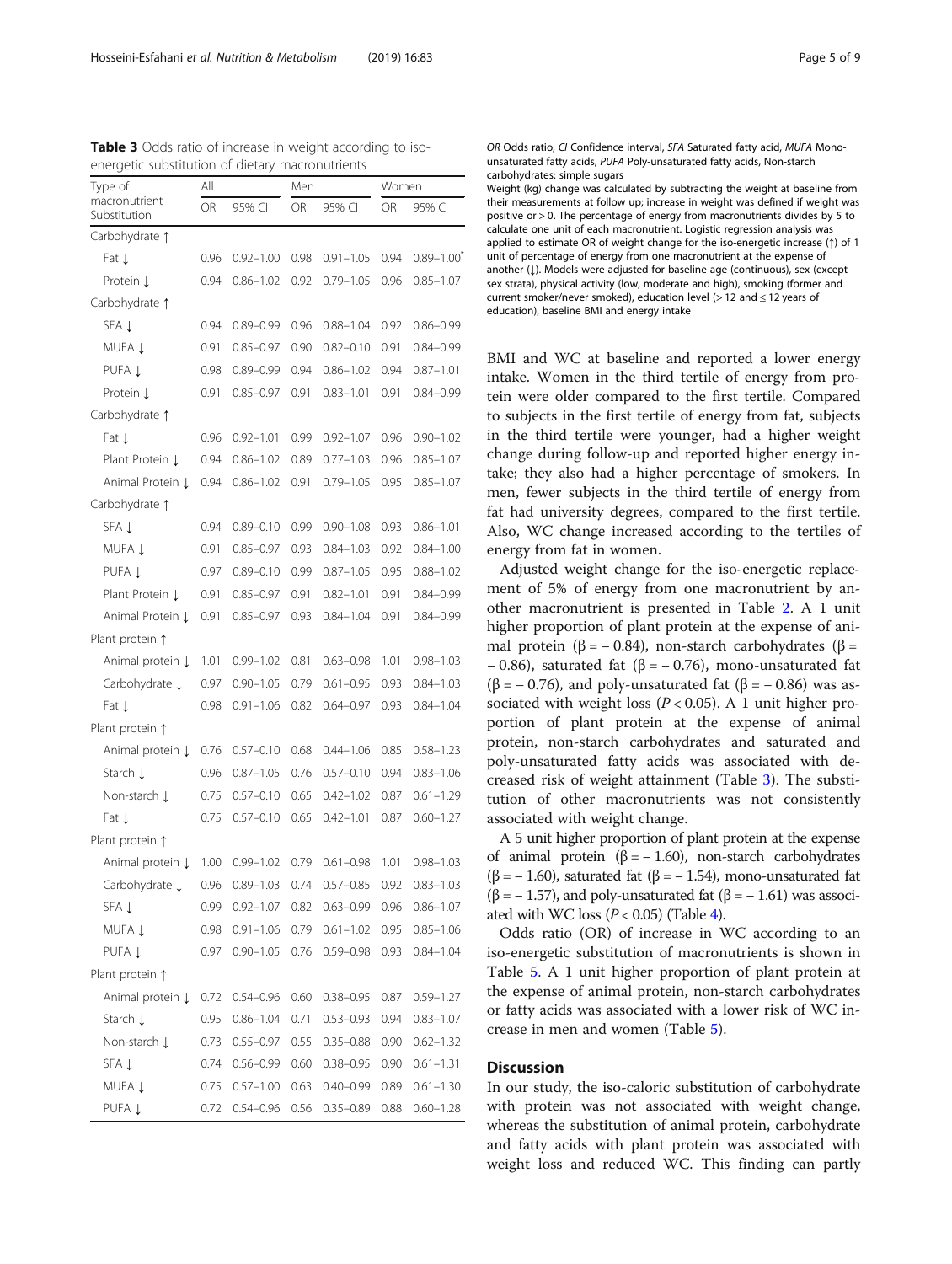| - <u>1</u> -<br>Type of         | All     |         | Men     |         | Women   |         |
|---------------------------------|---------|---------|---------|---------|---------|---------|
| macronutrient<br>Substitution   | β       | P-value | β       | P-value | β       | P-value |
| Carbohydrate 1                  |         |         |         |         |         |         |
| Fat Į                           | $-0.01$ | 0.49    | $-0.05$ | 0.80    | $-0.01$ | 0.68    |
| Protein L                       | $-0.01$ | 0.53    | $-0.03$ | 0.45    | 0.00    | 0.93    |
| Carbohydrate 1                  |         |         |         |         |         |         |
| SFA Į                           | $-0.01$ | 0.43    | $-0.03$ | 0.24    | 0.01    | 0.73    |
| MUFA Į                          | $-0.02$ | 0.33    | $-0.04$ | 0.08    | 0.01    | 0.75    |
| PUFA Į                          | $-0.01$ | 0.534   | $-0.02$ | 0.29    | 0.01    | 0.65    |
| Protein Į                       | $-0.02$ | 0.30    | $-0.04$ | 0.08    | 0.01    | 0.74    |
| Carbohydrate 1                  |         |         |         |         |         |         |
| Fat J                           | 0.00    | 0.75    | 0.01    | 0.62    | 0.00    | 0.88    |
| Plant Protein Į                 | $-0.01$ | 0.58    | $-0.03$ | 0.38    | 0.00    | 0.84    |
| Animal Protein Į                | $-0.01$ | 0.53    | $-0.03$ | 0.46    | 0.00    | 0.94    |
| Carbohydrate 1                  |         |         |         |         |         |         |
| SFA Į                           | 0.00    | 0.75    | $-0.00$ | 0.99    | 0.02    | 0.43    |
| MUFA 1                          | 0.00    | 0835    | $-0.02$ | 0.37    | 0.02    | 0.50    |
| PUFA Į                          | 0.00    | 0.91    | $-0.01$ | 0.78    | 0.01    | 0.47    |
| Plant Protein J                 | 0.02    | 0.31    | $-0.04$ | 0.07    | 0.01    | 0.69    |
| Animal Protein Į                | 0.00    | 0.87    | $-0.02$ | 0.41    | 0.01    | 0.50    |
| Plant protein 1                 |         |         |         |         |         |         |
| Animal protein Į                | 0.01    | 0.59    | $-0.05$ | 0.00    | 0.01    | 0.54    |
| Carbohydrate J                  | $-0.12$ | 0.14    | $-0.05$ | 0.00    | $-0.15$ | 0.48    |
| Fat ↓                           | $-0.12$ | 0.16    | $-0.05$ | 0.01    | $-0.17$ | 0.31    |
| Plant protein 1                 |         |         |         |         |         |         |
| Animal protein Į                | $-1.01$ | 0.00    | $-0.11$ | 0.00    | $-0.46$ | 0.43    |
| Starch ↓                        | $-0.17$ | 0.11    | $-0.07$ | 0.00    | $-0.15$ | 0.44    |
| Non-starch J                    | $-0.10$ | 0.00    | $-0.12$ | 0.00    | $-0.41$ | 0.49    |
| Fat Į                           | $-0.10$ | 0.00    | $-0.12$ | 0.00    | $-0.40$ | 0.50    |
| Plant protein 1                 |         |         |         |         |         |         |
| Animal protein Į                | $-0.05$ | 0.00    | $-0.01$ | 0.00    | $-0.03$ | 0.07    |
| Carbohydrate $\downarrow$ -0.05 |         | 0.00    | $-0.07$ | 0.00    | $-0.03$ | 0.08    |
| SFA Į                           | $-0.05$ | 0.00    | $-0.03$ | 0.68    | $-0.06$ | 0.00    |
| MUFA Į                          | $-0.05$ | 0.00    | $-0.06$ | 0.00    | $-0.03$ | 0.05    |
| PUFA Į                          | $-0.05$ | 0.00    | $-0.07$ | 0.00    | $-0.03$ | 0.07    |
| Plant protein 1                 |         |         |         |         |         |         |
| Animal protein Į                | $-1.60$ | 0.00    | $-0.14$ | 0.00    | $-1.11$ | 0.08    |
| Starch L                        | $-0.11$ | 0.32    | $-0.09$ | 0.00    | $-0.11$ | 0.57    |
| Non-starch Į                    | $-1.60$ | 0.00    | $-0.15$ | 0.00    | $-1.11$ | 0.48    |
| SFA Į                           | $-1.54$ | 0.00    | $-0.14$ | 0.00    | $-1.11$ | 0.08    |
| MUFA Į                          | $-1.57$ | 0.00    | $-0.13$ | 0.00    | $-1.11$ | 0.08    |
| PUFA Į                          | $-1.61$ | 0.00    | $-0.15$ | 0.00    | $-1.15$ | 0.08    |

<span id="page-5-0"></span>Table 4 Adjusted waist circumference change for iso-energetic replacement of macronutrients

SFA Saturated fatty acid, MUFA Mono-unsaturated fatty acids, PUFA Polyunsaturated fatty acids. Non-starch carbohydrates: simple sugars The percentage of energy from macronutrients divides by 5 to calculate one unit of each macronutrient. Estimating waist circumference change was calculated using linear regression analysis for the iso-energetic increase (↑) of 1 unit of percentage of energy from one macronutrient at the expense of another (↓). Models were adjusted for baseline age (continuous), sex (except sex strata), physical activity (low, moderate and high), smoking (former and current smoker/never smoked), education level (> 12 and  $\leq$  12 years of education), baseline waist circumference and energy intake

justify the contradiction between studies regarding the effect of protein intake on obesity, it seems that the type of protein)animal versus plant protein) is more effective in weight gain than its amount. These results are similar to the findings of another longitudinal study which reported an increase in the risk of obesity with higher animal protein intake, during a 7-year follow up [[20\]](#page-7-0). In contradiction with our findings, two cross sectional studies proposed the use of more animal protein as an effective way for weight loss [[21,](#page-7-0) [22](#page-7-0)]. Differences in the study design can partly justify this contradiction. Differences in quality, quantity and type of animal protein consumed in different cultures could be another justification for this controversy over the effect of animal protein intake on obesity indices.

Several mechanisms have been proposed for the beneficial effect of plant protein intake on weight control. First, high intake of fiber from plant protein may decrease digestibility, thus, leading to weight loss [[23\]](#page-7-0). Second, plant protein intake increases lean body mass and prevents sarcopenia, leading to an increase in both basal metabolism and physical activity, which in turn reduces the risk of obesity [[24\]](#page-7-0); finally, consumption of legumes increases the expression of proteins involved in fatty acid oxidation, which induce weight loss [\[25\]](#page-7-0).

In our study, the iso-caloric substitution of fat with carbohydrate decreased the risk of obesity in men. No studies have examined the effects of fat substitution with carbohydrate on obesity, separately in men and women; although, contrary to our results, in two clinical trials, obese subjects lost more weight during 6 months of a carbohydraterestricted diet than a fat-restricted diet [\[5,](#page-7-0) [26](#page-7-0)]. Diets high in carbohydrate are particularly fattening because of their propensity to elevate insulin secretion, thereby directing fat toward storage in adipose tissue [[27](#page-7-0)]. However, Hall and Guo claimed that low-fat diets increase both energy expenditure (26 kcal/day;  $P < 0.0001$ ) and fat loss (16 g/day;  $P < 0.0001$ ) [[28\]](#page-8-0), that can effectively decrease weight gain in long term which partly justifies our results.

In our study, replacing all three types of fatty acids (SFA, MUFA and PUFA) with carbohydrate contributed to the prevention of weight gain; however, in another cohort study, increasing the consumption of PUFAs and plant-based MUFA at the expense of carbohydrates was associated with less weight gain; and increasing consumption of SFA and trans-fat was associated with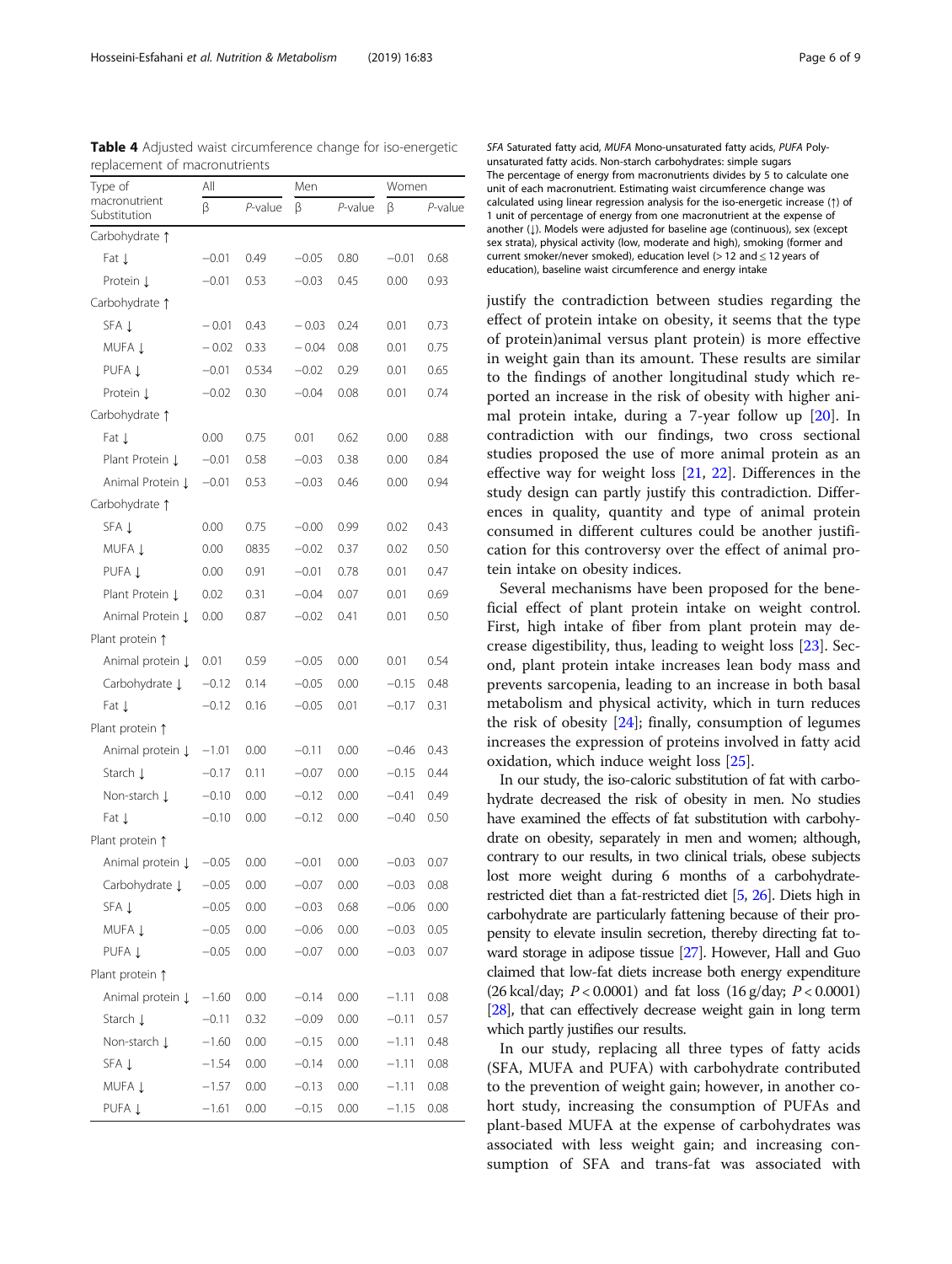<span id="page-6-0"></span>Table 5 Odds ratio of increase in waist circumference according to iso-energetic substitution of dietary macronutrients

| Type of                       | All   |               | Men  |               | Women |               |
|-------------------------------|-------|---------------|------|---------------|-------|---------------|
| macronutrient<br>Substitution | OR    | 95% CI        | OR   | 95% CI        | OR    | 95% CI        |
| Carbohydrate 1                |       |               |      |               |       |               |
| Fat J                         | 1.01  | $0.96 - 1.06$ | 0.10 | $0.93 - 1.07$ | 1.02  | $0.95 - 1.09$ |
| Protein L                     | 1.01  | $0.92 - 1.11$ | 0.94 | $0.82 - 1.09$ | 1.11  | $0.96 - 1.28$ |
| Carbohydrate 1                |       |               |      |               |       |               |
| SFA 1                         | 0.98  | $0.93 - 1.04$ | 0.95 | $0.88 - 1.04$ | 1.02  | $0.94 - 1.11$ |
| MUFA 1                        | 0.97  | $0.91 - 1.03$ | 0.91 | $0.83 - 1.09$ | 1.04  | $0.94 - 1.15$ |
| PUFA 1                        | 0.99  | $0.93 - 1.05$ | 0.95 | $0.87 - 1.03$ | 1.05  | $0.96 - 1.15$ |
| Protein L                     | 0.97  | $0.91 - 1.04$ | 0.92 | $0.84 - 1.02$ | 1.04  | $0.94 - 1.15$ |
| Carbohydrate 1                |       |               |      |               |       |               |
| Fat J                         | 1.02  | $0.97 - 1.07$ | 1.02 | $0.95 - 1.11$ | 1.04  | $0.96 - 1.11$ |
| Plant Protein J               | 1.01  | $0.92 - 1.11$ | 0.92 | $0.79 - 1.07$ | 1.11  | $0.95 - 1.29$ |
| Animal Protein Į              | 1.01  | $0.92 - 1.11$ | 0.94 | $0.82 - 1.09$ | 1.10  | $0.98 - 1.27$ |
| Carbohydrate 1                |       |               |      |               |       |               |
| SFA 1                         | 0.99  | $0.93 - 1.05$ | 0.98 | $0.89 - 1.07$ | 1.06  | $0.96 - 1.16$ |
| MUFA 1                        | 0.98  | $0.91 - 1.04$ | 0.95 | $0.85 - 1.05$ | 1.05  | $0.95 - 1.17$ |
| PUFA 1                        | 0.99  | $0.94 - 1.06$ | 0.98 | $0.89 - 1.07$ | 1.06  | $0.96 - 1.18$ |
| Plant Protein J               | 0.97  | $0.91 - 1.04$ | 0.92 | $0.83 - 1.01$ | 1.04  | $0.94 - 1.15$ |
| Animal Protein J              | 0.97  | $0.91 - 1.04$ | 0.95 | $0.86 - 1.06$ | 1.04  | $0.94 - 1.15$ |
| Plant protein 1               |       |               |      |               |       |               |
| Animal protein Į              | 1.00  | $0.99 - 1.02$ | 0.65 | $0.50 - 0.85$ | 1.00  | $0.98 - 1.03$ |
| Carbohydrate J                | 0.97  | $0.89 - 1.04$ | 0.63 | $0.48 - 0.83$ | 0.95  | $0.84 - 1.07$ |
| Fat J                         | 0.96  | $0.89 - 1.04$ | 0.66 | $0.51 - 0.86$ | 0.93  | $0.82 - 1.06$ |
| Plant protein 1               |       |               |      |               |       |               |
| Animal protein Į              | 0.49  | $0.36 - 0.67$ | 0.40 | $0.25 - 0.65$ | 0.63  | $0.41 - 0.97$ |
| Starch L                      | 0.95  | $0.86 - 1.04$ | 0.48 | $0.34 - 0.68$ | 0.93  | $0.81 - 1.08$ |
| Non-starch ↓                  | 0.49  | $0.36 - 0.67$ | 0.39 | $0.24 - 0.63$ | 0.63  | $0.41 - 0.97$ |
| Fat ↓                         | 0.49  | $0.36 - 0.66$ | 0.38 | $0.23 - 0.61$ | 0.63  | $0.41 - 0.97$ |
| Plant protein 1               |       |               |      |               |       |               |
| Animal protein Į              | 1.00  | $0.99 - 1.02$ | 0.66 | $0.50 - 0.87$ | 1.01  | $0.98 - 1.03$ |
| Carbohydrate J                | 0.96  | $0.89 - 1.04$ | 0.63 | 0.48-0.82     | 0.96  | $0.84 - 1.09$ |
| SFA Į                         | 0.97  | $0.89 - 1.05$ | 0.68 | $0.52 - 0.89$ | 0.93  | $0.82 - 1.07$ |
| MUFA Į                        | 0.97  | $0.89 - 1.04$ | 0.64 | $0.49 - 0.85$ | 0.94  | $0.82 - 1.07$ |
| PUFA Į                        | 0.96  | $0.89 - 1.04$ | 0.64 | $0.48 - 0.84$ | 0.94  | $0.82 - 1.07$ |
| Plant protein 1               |       |               |      |               |       |               |
| Animal protein Į              | 0.491 | $0.36 - 0.66$ | 0.39 | $0.24 - 0.62$ | 0.64  | $0.42 - 0.99$ |
| Starch Į                      | 0.947 | $0.86 - 1.05$ | 0.50 | $0.36 - 0.69$ | 0.95  | $0.81 - 1.01$ |
| Non-starch Į                  | 0.489 | $0.36 - 0.67$ | 0.38 | $0.23 - 0.61$ | 0.64  | $0.42 - 0.99$ |
| SFA Į                         | 0.495 | $0.36 - 0.68$ | 0.39 | $0.24 - 0.63$ | 0.64  | $0.41 - 0.99$ |
| MUFA Į                        | 0.487 | $0.36 - 0.68$ | 0.37 | $0.23 - 0.60$ | 0.64  | $0.42 - 0.99$ |
| PUFA J                        | 0.481 | $0.35 - 0.66$ | 0.36 | $0.22 - 0.59$ | 0.64  | $0.41 - 0.98$ |

OR Odds ratio, CI Confidence interval, SFA Saturated fatty acid, MUFA Monounsaturated fatty acids, PUFA Poly-unsaturated fatty acids. Non-starch carbohydrates: simple sugars. Waist circumference (wc) change was calculated by subtracting the waist at baseline from measurements at follow up; increase in WC was defined if WC was positive or  $>$  0. The percentage of energy from macronutrients divides by 5 to calculate one unit of each macronutrient. Logistic regression analysis was applied for the iso-energetic increase (↑) of 5 unit of percentage of energy from one macronutrient at the expense of another (1). Models were adjusted for baseline age (continuous), sex (except sex strata), physical activity (low, moderate and high), smoking (former and current smoker/never smoked), education level (> 12 and ≤ 12 years of education), baseline WC and energy intake

greater weight gain [\[29](#page-8-0)]. Undoubtedly, the intakes of different types of fatty acids and its major food sources are different in societies, and this difference can justify these conflicting results.

The effect of iso-caloric substitution of dietary macronutrients on weight or waist change is different by sex, which may be because weight change in women is more dependent on calorie consumption, insulin sensitivity [[15\]](#page-7-0) and hormone levels [\[30](#page-8-0)].

The prospective design of the study, using a valid and reliable FFQ, and analyzing data using iso-caloric substitution models are strengths of the present study. In the substitution model, the effect of substituting one nutrient intake with another was investigated while energy intake in the diet was kept constant [[31\]](#page-8-0). Weight changes occur gradually at the population level, therefore our 3.6 year assessment period is consistent with the time course of weight change in response to a change in diet [[32](#page-8-0)].

Some limitations should also be mentioned; first, despite using a validated FFQ in this study, FFQs, like other tools of dietary assessments, are subject to measurement errors. Second, the study participants are not representative of the whole Iranian population, which limits the generalizability of our findings to other Iranian and non-Iranian populations that have different proportions of macronutrients in their habitual diet compared to our study participants; third, the use of a substitution model is justified when studying the health effects of different macronutrients in iso-energetic conditions, this approach is only a mathematical model for dietary intakes and not a real-life condition. Finally, we did not have enough information about family income; therefore, in our study, it was not possible to investigate the effect of family income on macronutrient intakes.

## Conclusions

our findings demonstrated that the proportions of macronutrient intakes in habitual diets may be associated with obesity indices; higher proportions of plant protein in diet was associated with lower increase in BMI and WC, and decreased the risk of obesity during 3.6 years of follow-up, especially in men.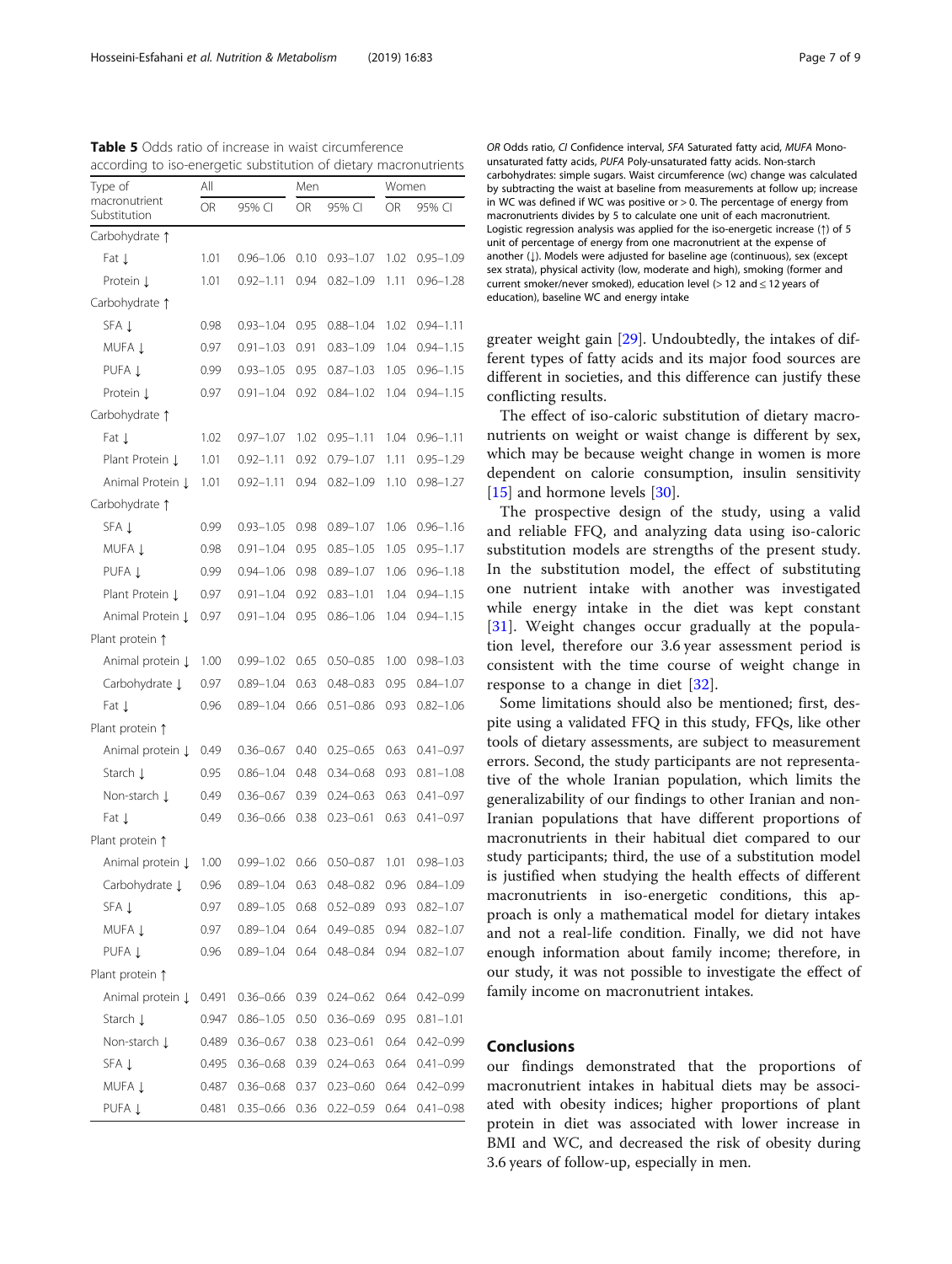## <span id="page-7-0"></span>Abbreviations

BMI: Basal Metabolic Rate; EER: Estimated Energy requirement; EI: Energy intake; FCT: Food Composition Table; FFQ: Food frequency questionnaire; MAQ: Modifiable Activity Questionnaire; MUFAs: Monounsaturated Fatty Acids; PUFAs: Polyunsaturated Fatty Acids; SFAs: Saturated Fatty Acids; TLGS: Tehran Lipid and Glucose Study (); USDA: United States Department of Agriculture; WC: Waist circumference

#### Acknowledgements

We would like to acknowledge Dr. Forough Ghanbari for her critical editing of the English grammar and syntax of this manuscript.

#### Authors' contributions

Authors' contributions are as follows: F.H.E., G.K., S.E. designed the study, analyzed and interpreted the data, and drafted the manuscript. P.M. supervised the study, and F. A. critically revised the manuscript for important intellectual content and final approval of the version to be published.All authors read and approved the final manuscript.

#### Funding

The study was supported by the Research Institute for Endocrine Sciences, Iran.

#### Availability of data and materials

The datasets generated and/or analysed during the current study are not publicly available due [REASON WHY DATA ARE NOT PUBLIC] but are available from the corresponding author on reasonable request.

#### Ethics approval and consent to participate

The study proposal was approved by the Research Council of the Research Institute for Endocrine Sciences, Shahid Beheshti University of Medical Sciences and an informed written consent was obtained from each participant.

#### Consent for publication

"Not applicable".

#### Competing interests

The authors declare that they have no competing interests.

#### Author details

<sup>1</sup>Nutrition and Endocrine Research Center, Research Institute for Endocrine Sciences, Shahid Beheshti University of Medical Sciences, Tehran, Iran. <sup>2</sup>Maragheh University of Medical Sciences, Maragheh, Iran. <sup>3</sup>Endocrine Research Center, Research Institute for Endocrine Sciences, Shahid Beheshti University of Medical Sciences, Tehran, Iran.

# Received: 21 May 2019 Accepted: 18 November 2019

## References

- 1. Budny A, Grochowski C, Kozlowski P, Kolak A, Kaminska M, Budny B, et al. Obesity as a tumour development triggering factor. Ann Agric Environ Med. 2019;26:13–23. <https://doi.org/10.26444/aaem/100664>.
- 2. Barzin M, Valizadeh M, Serahati S, Mahdavi M, Azizi F, Hosseinpanah F. Overweight and obesity: findings from 20 years of the Tehran lipid and glucose study. Int J Endocrinol Metab. 2018;16:e84778. [https://doi.org/10.](https://doi.org/10.5812/ijem.84778) [5812/ijem.84778](https://doi.org/10.5812/ijem.84778).
- 3. Romieu I, Dossus L, Barquera S, Blottiere HM, Franks PW, Gunter M, et al. Energy balance and obesity: what are the main drivers? Cancer Causes Control. 2017;28:247–58. [https://doi.org/10.1007/s10552-017-0869-z.](https://doi.org/10.1007/s10552-017-0869-z)
- 4. Vergnaud AC, Norat T, Mouw T, Romaguera D, May AM, Bueno-de-Mesquita HB, et al. Macronutrient composition of the diet and prospective weight change in participants of the EPIC-PANACEA study. PLoS One. 2013;8: e57300. <https://doi.org/10.1371/journal.pone.0057300>.
- 5. Yancy WS Jr, Olsen MK, Guyton JR, Bakst RP, Westman EC. A lowcarbohydrate, ketogenic diet versus a low-fat diet to treat obesity and hyperlipidemia: a randomized, controlled trial. Ann Intern Med. 2004;140: 769–77. <https://doi.org/10.7326/0003-4819-140-10-200405180-00006>.
- 6. Brinkworth GD, Noakes M, Buckley JD, Keogh JB, Clifton PM. Long-term effects of a very-low-carbohydrate weight loss diet compared with an isocaloric low-fat diet after 12 mo. Am J Clin Nutr. 2009;90:23–32. [https://](https://doi.org/10.3945/ajcn.2008.27326) [doi.org/10.3945/ajcn.2008.27326.](https://doi.org/10.3945/ajcn.2008.27326)
- 7. Bazzano LA, Hu T, Reynolds K, Yao L, Bunol C, Liu Y, et al. Effects of lowcarbohydrate and low-fat diets: a randomized trial. Ann Intern Med. 2014; 161:309–18. [https://doi.org/10.7326/m14-0180.](https://doi.org/10.7326/m14-0180)
- Bray GA, Smith SR, de Jonge L, Xie H, Rood J, Martin CK, et al. Effect of dietary protein content on weight gain, energy expenditure, and body composition during overeating: a randomized controlled trial. Jama. 2012; 307:47–55. <https://doi.org/10.1001/jama.2011.1918>.
- 9. Lin Y, Bolca S, Vandevijvere S, De Vriese S, Mouratidou T, De Neve M, et al. Plant and animal protein intake and its association with overweight and obesity among the Belgian population. Br J Nutr. 2011;105:1106–16. [https://](https://doi.org/10.1017/s0007114510004642) [doi.org/10.1017/s0007114510004642](https://doi.org/10.1017/s0007114510004642).
- 10. Azizi F, Ghanbarian A, Momenan AA, Hadaegh F, Mirmiran P, Hedayati M, et al. Prevention of non-communicable disease in a population in nutrition transition: Tehran lipid and glucose study phase II. Trials. 2009;10:5. [https://](https://doi.org/10.1186/1745-6215-10-5) [doi.org/10.1186/1745-6215-10-5](https://doi.org/10.1186/1745-6215-10-5).
- 11. Azizi F, Rahmani M, Emami H, Mirmiran P, Hajipour R, Madjid M, et al. Cardiovascular risk factors in an Iranian urban population: Tehran lipid and glucose study (phase 1). Soz Praventivmed. 2002;47:408–26. [https://doi.org/](https://doi.org/10.1007/s000380200008) [10.1007/s000380200008](https://doi.org/10.1007/s000380200008).
- 12. Asghari G, Rezazadeh A, Hosseini-Esfahani F, Mehrabi Y, Mirmiran P, Azizi F. Reliability, comparative validity and stability of dietary patterns derived from an FFQ in the Tehran lipid and glucose study. Br J Nutr. 2012;108:1109–17. <https://doi.org/10.1017/s0007114511006313>.
- 13. Esfahani FH, Asghari G, Mirmiran P, Azizi F. Reproducibility and relative validity of food group intake in a food frequency questionnaire developed for the Tehran lipid and glucose study. J Epidemiol. 2010;20:150–8. [https://](https://doi.org/10.2188/jea.je20090083) [doi.org/10.2188/jea.je20090083.](https://doi.org/10.2188/jea.je20090083)
- 14. United States Department of Agriculture. Food composition table. Washington DC: USDA. [7 Jan 2015.]. Available from: [http://www.nal.usda.](http://www.nal.usda.gov/fnic/foodcomp) [gov/fnic/foodcomp.](http://www.nal.usda.gov/fnic/foodcomp)
- 15. Azar M, Sarkisian E. Food composition table of Iran. Tehran: National Nutrition and Food Research Institute, Shahid Beheshti University Press; 1980.
- 16. Ainsworth BE, Haskell WL, Whitt MC, Irwin ML, Swartz AM, Strath SJ, et al. Compendium of physical activities: an update of activity codes and MET intensities. Med Sci Sports Exerc. 2000;32:S498–504. [https://doi.org/10.1097/](https://doi.org/10.1097/00005768-200009001-00009) [00005768-200009001-00009.](https://doi.org/10.1097/00005768-200009001-00009)
- 17. Kriska AM, Knowler WC, LaPorte RE, Drash AL, Wing RR, Blair SN, et al. Development of questionnaire to examine relationship of physical activity and diabetes in Pima Indians. Diabetes Care. 1990;13:401–11.
- 18. Momenan AA, Delshad M, Sarbazi N, Rezaei Ghaleh N, Ghanbarian A, Azizi F. Reliability and validity of the Modifiable Activity Questionnaire (MAQ) in an Iranian urban adult population. Arch Iran Med. 2012;15:279–82 [012155/aim.007](https://doi.org/012155/aim.007).
- 19. US Department of Health and Human Services C, General fDCaP, http:// PADbLoI, [www.cdc.gov/nccdphp/dnpa/physical/pdf/PA\\_Intensity\\_,](http://www.cdc.gov/nccdphp/dnpa/physical/pdf/PA_Intensity_). doi.
- 20. Deibert P, Konig D, Schmidt-Trucksaess A, Zaenker KS, Frey I, Landmann U, et al. Weight loss without losing muscle mass in pre-obese and obese subjects induced by a high-soy-protein diet. Int J Obes Relat Metab Disord. 2004;28:1349–52. <https://doi.org/10.1038/sj.ijo.0802765>.
- 21. Park KB, Park HA, Kang JH, Kim K, Cho YG, Jang J. Animal and plant protein intake and body mass index and waist circumference in a Korean elderly population. Nutrients. 2018;10. <https://doi.org/10.3390/nu10050577>.
- 22. Layman DK, Evans EM, Erickson D, Seyler J, Weber J, Bagshaw D, et al. A moderate-protein diet produces sustained weight loss and long-term changes in body composition and blood lipids in obese adults. J Nutr. 2009; 139:514–21. [https://doi.org/10.3945/jn.108.099440.](https://doi.org/10.3945/jn.108.099440)
- 23. Baer DJ, Rumpler WV, Miles CW, Fahey GC Jr. Dietary fiber decreases the metabolizable energy content and nutrient digestibility of mixed diets fed to humans. J Nutr. 1997;127(4):579–86. [https://doi.org/10.1093/jn/127.4.579.](https://doi.org/10.1093/jn/127.4.579)
- 24. Stenholm S, Harris TB, Rantanen T, Visser M, Kritchevsky SB, Ferrucci L. Sarcopenic obesity: definition, cause and consequences. Curr Opin Clin Nutr Metab Care. 2008;11(6):693–700. [https://doi.org/10.1097/MCO.](https://doi.org/10.1097/MCO.0b013e328312c37d) [0b013e328312c37d.](https://doi.org/10.1097/MCO.0b013e328312c37d)
- 25. Thompson HJ, McGinley JN, Neil ES, Brick MA. Beneficial Effects of Common Bean on Adiposity and Lipid Metabolism. Nutrients. 2017;9(9). [https://doi.](https://doi.org/10.3390/nu9090998) [org/10.3390/nu9090998](https://doi.org/10.3390/nu9090998).
- 26. Samaha FF, Iqbal N, Seshadri P, Chicano KL, Daily DA, McGrory J, et al. A low-carbohydrate as compared with a low-fat diet in severe obesity. N Engl J Med. 2003;348:2074–81. <https://doi.org/10.1056/NEJMoa022637>.
- 27. Hall KD. A review of the carbohydrate-insulin model of obesity. Eur J Clin Nutr. 2018;72(1):183. [https://doi.org/10.1038/ejcn.2017.21.](https://doi.org/10.1038/ejcn.2017.21)